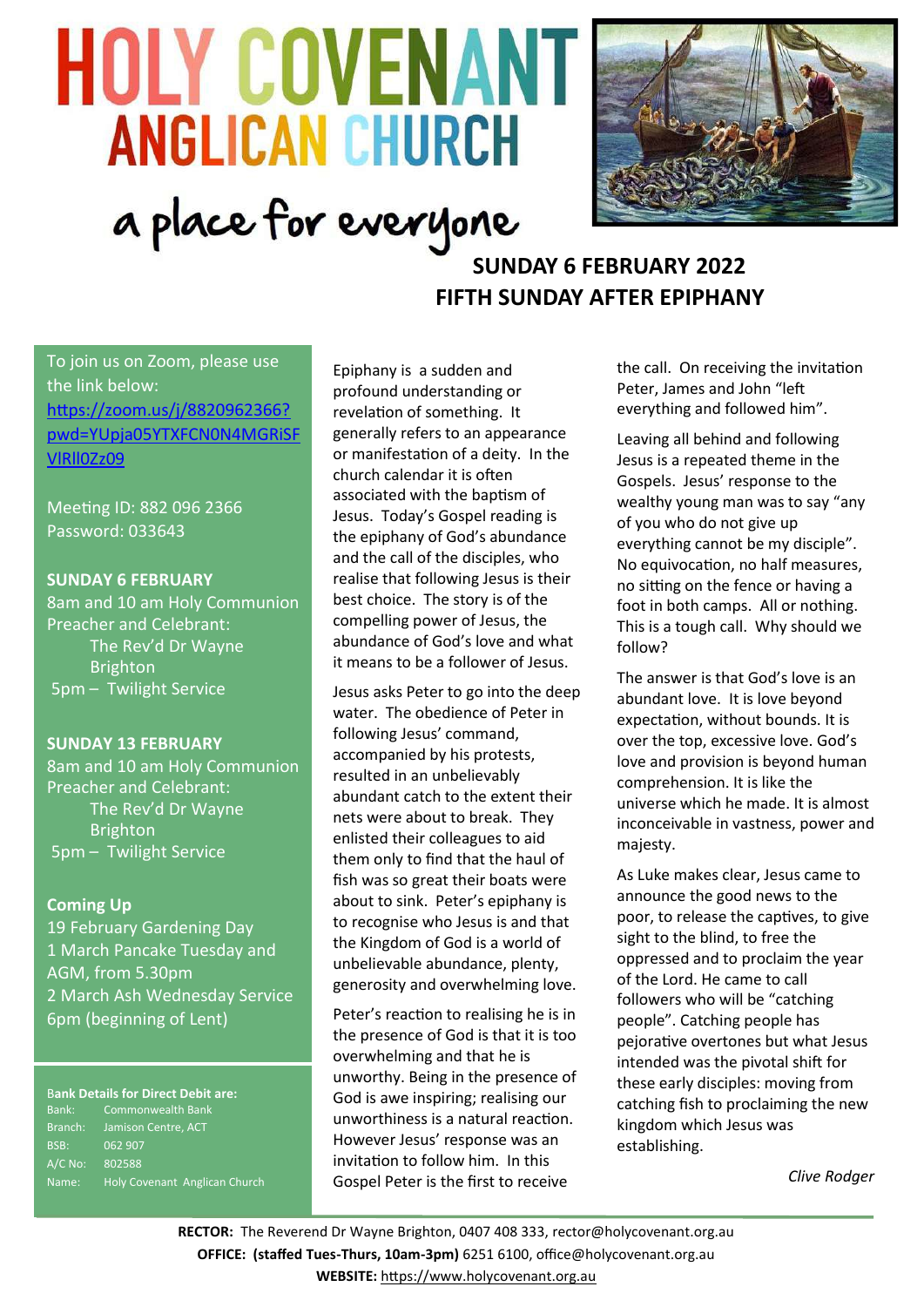

#### **A Family Overwhelmed**

Early this week a young man with a familiar face visited

our centre with 3 young children by his side. As he approached me, I noticed his head was bowed, and that his children were much more subdued than usual.

Noticing the family's unusual demeanour, I took them aside to have a private conversation. T and his young family had been visiting our centre for 18 months but had not been for support in a few months. T's eye filled with tears, and he began to describe the family's recent struggles.

T's wife had suffered from an aggressive form of cancer for many years, and in October last year, her health rapidly declined. She spent several weeks in hospital, and the doctors informed T that she had just days left to live. Because of COVID-19, T and the children were afforded very limited to visit her and say their goodbyes.

"It was so hard to organise to see her, and even when she did, she looked like a shadow of the mother that the children had grown up with. That was difficult for the children, but I know it was also difficult for her, she was determined to be strong right until the end', he said.

In early December, she passed away in hospital, with no family by her side. T and the young children were devastated, and with the threat of COVID-19 present in the community, did very little over Christmas and New Years.

He took time away from his part time job to spend time with his children, however as a result, the families bills, and expenses went up. T now had large utility bills, no food in his pantry, and was on rocky terms with his employer. Additionally, he understood the school term resumes soon and was unable to purchase school supplies and clothes for his children.

The volunteers put together a large food pack for the family, and we assured T that he could visit our centre weekly for food to help him find his feet again. I contacted the ActewAGL financial hardship manager, and was able to set up a payment plan for T – they also agreed to cut his bill by almost 50%.

We settled his outstanding phone bill and late school fees from 2021. Thanks to our fantastic donors, we gave the children school packs, complete with bags, lunch boxes, drink bottles and enough school supplies and stationery for the year.

We contacted the children's school and have helped the family purchase school uniforms for the kids.

T was incredibly moved by the support we provided him and his family, and is much more optimistic about his family's future.

I would like to thank the donors and supporters who contribute to the service that we provide the community.

Operations Manager, Robbie Speldewinde

**Items Needed: school bags, lunch boxes, drink bottles, stationary, juice poppers**

# **You are invited to Godly Play Core Training**

When: 2-5 March 2022, 9am-5pm

Where: Radford College Bruce ACT.

Cost: Full fees \$650. Scholarships available for volunteers, part-time workers etc.

Registrations close Monday 22 February or when all places are filled. Registration and scholarship forms are available at [http://godlyplay.org.au/](http://godlyplay.org.au/training)

# [training](http://godlyplay.org.au/training)

Questions? Contact Rev. Katherine Rainger via email: Katherine.rainger@radford.act.edu.au

# **What is Godly Play?**

The result of a lifetime of research and practice by theologian, author and educator The Rev. Dr. Jerome Berryman, the Godly Play® method is a curriculum of spiritual practice exploring the mystery of God's presence in our lives. The Godly Play curriculum engages what is most exciting about religious education: God inviting us into—and pursuing us in the midst of—Scripture and spiritual experience. Godly Play practice teaches us to listen for God and to make authentic and creative responses to God's call in our lives. Based on 40+ years of research and practice, Godly Play is a creative, imaginative approach to Christian formation and spiritual guidance.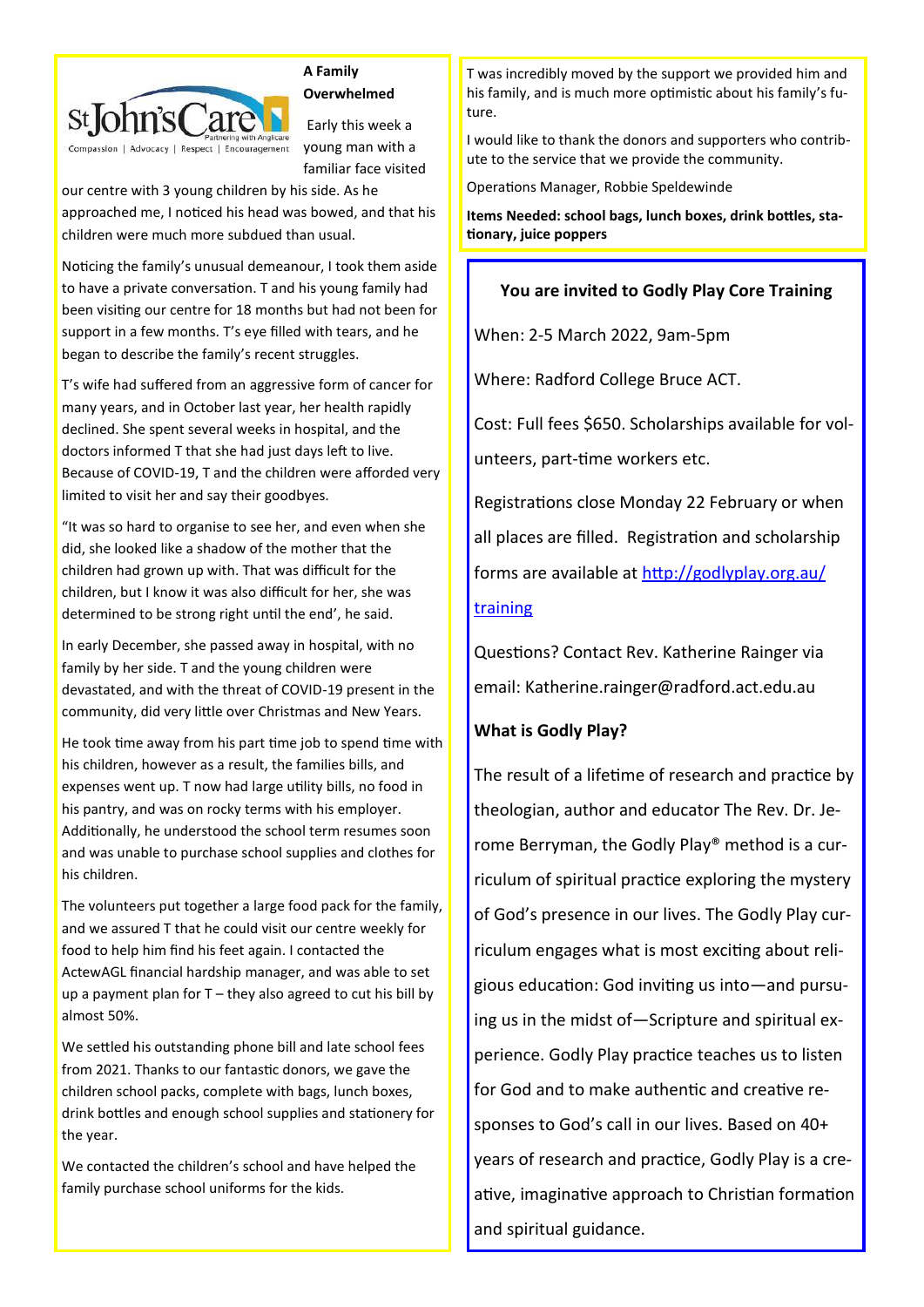# **Lenten Study—Ways We've Known Jesus**

Have you noticed how your understanding of Jesus has changed over the years?

As we grow and our needs change, the way we think about and engage with God can and does shift, even when Christ is the same yesterday, today and forever. Sometimes we might need a big God who meets us as Saviour and Lord. Other times we encounter someone more intimately as a Friend or Teacher. Sometimes what matters is God's direction as Way or Presence. However we have encountered God, there is always more to discover.

Beginning March 3rd, Wayne will lead a small group online using Diana Butler Bass' book *Freeing Jesus: rediscovering Jesus as friend, teacher, saviour, lord, way and presence* as our conversation guide. Let him know you'd be interest by SMS or email. The book is available in hardcopy only for between \$35 and \$45.

[https://www.google.com/url?sa=i&url=https%3A%](https://www.google.com/url?sa=i&url=https%3A%2F%2Fwww.amazon.com.au%2FFreeing-Jesus-Rediscovering-Teacher-Presence%2Fdp%2F0062659529&psig=AOvVaw3L4Utp_FPVKDgG6C1e7DBB&ust=1640215112941000&source=images&cd=vfe&ved=0CAgQjRxqFwoTCKjd5PGD9vQCFQAAAAAdAAAAABAD) [2F%2Fwww.amazon.com.au%2FFreeing](https://www.google.com/url?sa=i&url=https%3A%2F%2Fwww.amazon.com.au%2FFreeing-Jesus-Rediscovering-Teacher-Presence%2Fdp%2F0062659529&psig=AOvVaw3L4Utp_FPVKDgG6C1e7DBB&ust=1640215112941000&source=images&cd=vfe&ved=0CAgQjRxqFwoTCKjd5PGD9vQCFQAAAAAdAAAAABAD)-Jesus-[…] [e=images&cd=vfe&ved=0CAgQjRxqFwoTCKjd5PGD](https://www.google.com/url?sa=i&url=https%3A%2F%2Fwww.amazon.com.au%2FFreeing-Jesus-Rediscovering-Teacher-Presence%2Fdp%2F0062659529&psig=AOvVaw3L4Utp_FPVKDgG6C1e7DBB&ust=1640215112941000&source=images&cd=vfe&ved=0CAgQjRxqFwoTCKjd5PGD9vQCFQAAAAAdAAAAABAD) [9vQCFQAAAAAdAAAAABAD](https://www.google.com/url?sa=i&url=https%3A%2F%2Fwww.amazon.com.au%2FFreeing-Jesus-Rediscovering-Teacher-Presence%2Fdp%2F0062659529&psig=AOvVaw3L4Utp_FPVKDgG6C1e7DBB&ust=1640215112941000&source=images&cd=vfe&ved=0CAgQjRxqFwoTCKjd5PGD9vQCFQAAAAAdAAAAABAD)

# DIANA BUTLER BASS



REDISCOVERING JESUS AS FRIEND, TEACHER, SAVIOR, LORD. WAY, and PRESENCE

# **Free Suicide Prevention Training**

LifeForce Suicide Prevention Workshops are designed to teach people how to identify the signs that someone may be at risk of suicide and appropriate action to take. Effective interventions can make a real difference and save lives.

#### Date: **9 February 2022** Time:

Session 1 – Wednesday 9 February 2022 – 9.00am – 11.00am

Session 2 – Wednesday 9 February 2022 11.30am – 1.30pm

This is an online **Zoom** workshop. [https://www.eventbrite.com.au/e/wesley](https://www.eventbrite.com.au/e/wesley-lifeforce-suicide-prevention-half-day-zoom-event-tickets-256421131507)-lifeforce -suicide-[prevention](https://www.eventbrite.com.au/e/wesley-lifeforce-suicide-prevention-half-day-zoom-event-tickets-256421131507)-half-day-zoom-event-tickets-[256421131507](https://www.eventbrite.com.au/e/wesley-lifeforce-suicide-prevention-half-day-zoom-event-tickets-256421131507)

# **Zoom Chat Is Back!**

**THURSDAYS 10:30 in February.** Feeling isolated or alone? Or just keen for a chat? Join in the fun on the below link and connect with your Holy Covenant community. Any problems with connecting, please call Wendy 0481 458 037

[https://adcg.zoom.us/j/8820962366?](https://adcg.zoom.us/j/8820962366?pwd=YUpja05YTXFCN0N4MGRiSFVlRll0Zz09) [pwd=YUpja05YTXFCN0N4MGRiSFVlRll0Zz09](https://adcg.zoom.us/j/8820962366?pwd=YUpja05YTXFCN0N4MGRiSFVlRll0Zz09) Meeting ID: 882 096 2366 Passcode: 033643



**WAS THE FIRST PERSON WITH A TABLET DOWNLOADING DATA FROM THE CLOUD**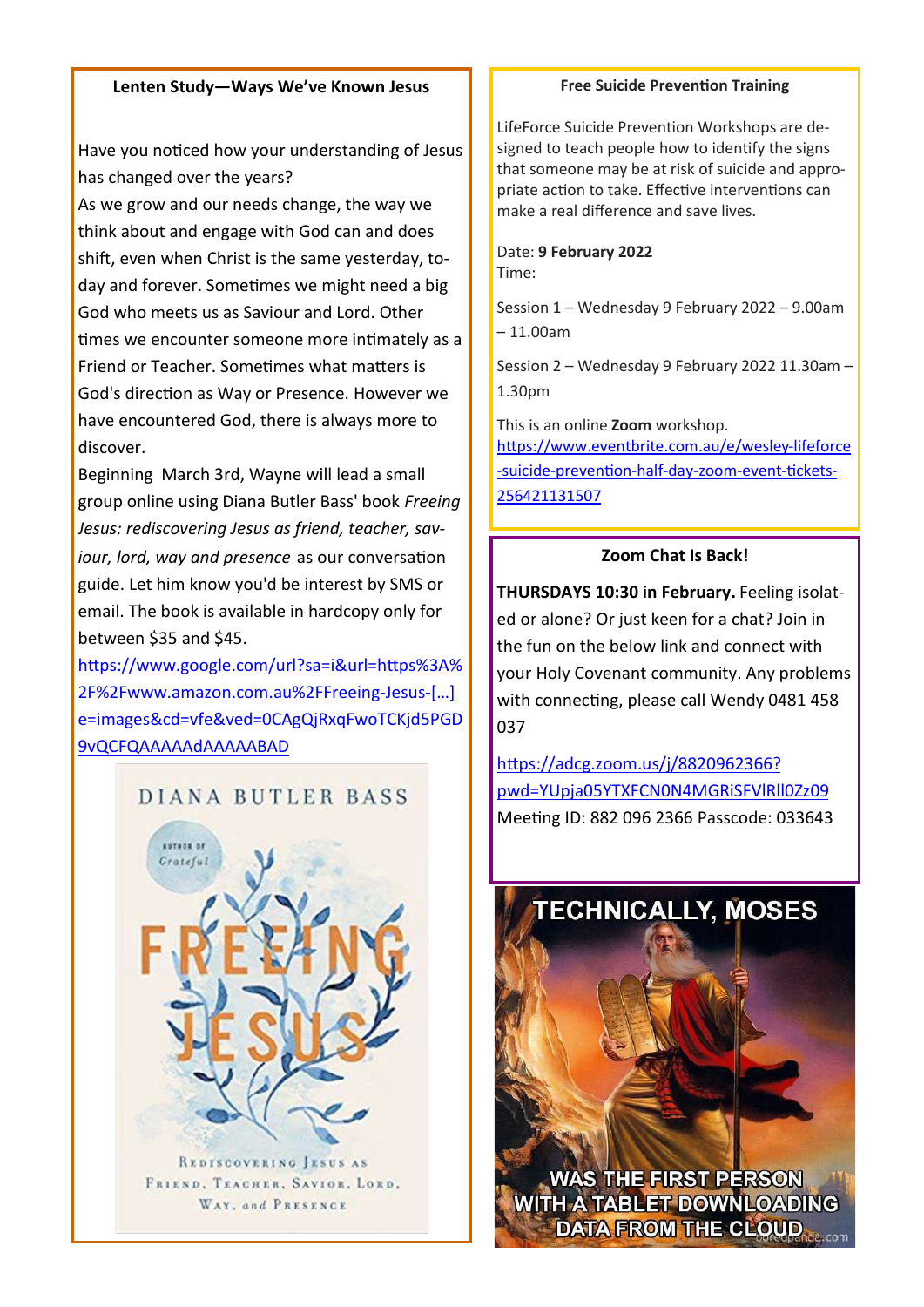# **Using All Our Gifts**

Wednesday 2 February was the 30th anniversary of 11 Anglican women not being ordained as priests following a NSW Supreme Court injunction. The ordinations would eventually proceed in December 1992 but for those involved, this event was the beginning of their ministry.

The service saw the ordinands affirm their convictions about being called and qualified for priestly ministry publicly. While the service suddenly stopped for the women it continued for the four men involved that day.

The inability to proceed caused an immediate public outcry. Many asked, why wouldn't the church recognise women's equality? In many ways, the long-drawn-out argument about the church's willingness to use the leadership gifts of everyone ended only when challenged in this way.

Women's leadership has been central to Anglican identity in Canberra ever since. It is of particular importance to our congregation as three member of that courageous group comprised of Ruth, Daphne, Margaret, Gill, Anne, Gail, Elaine, Vicki, Susanna, Julie and Pamela have called Holy Covenant home at various times.

Their strength is part of our story and vision to be a church where everyone thrives and their talents and gifts are celebrated

*Rev. Wayne Brighton*



#### **Resumption of Regular Activities**

As we return from the summer break and deal with the ongoing COVID situation, many of our regular activities are returning. This list, to the best of our knowledge, summarises the current situation:

#### **Services**

Twilight Service – returning this week, on Zoom

Wednesday midday – delayed until March

## **Groups**

MOTH – online Morning Tea & Chat – online Have a Good Yarn – in person Tuesday & Wednesday Yoga – in person Dinner Group – in person Community Garden – in person Colours of God – delayed until March Playgroup – in person Wednesday meditation - online Lenten Study—online March 3rd **Children & Families** Kid's Church resuming Sunday 6th Postponing pizza night until March **Youth** Fruitful Fridays—TBA **Holy Covenant Nursing Ministries** Covenant Care—delayed until March Morning Teas—delayed until March Trash & Treasure—in person March 19th

Covenant Care Birthday Celebration—TBA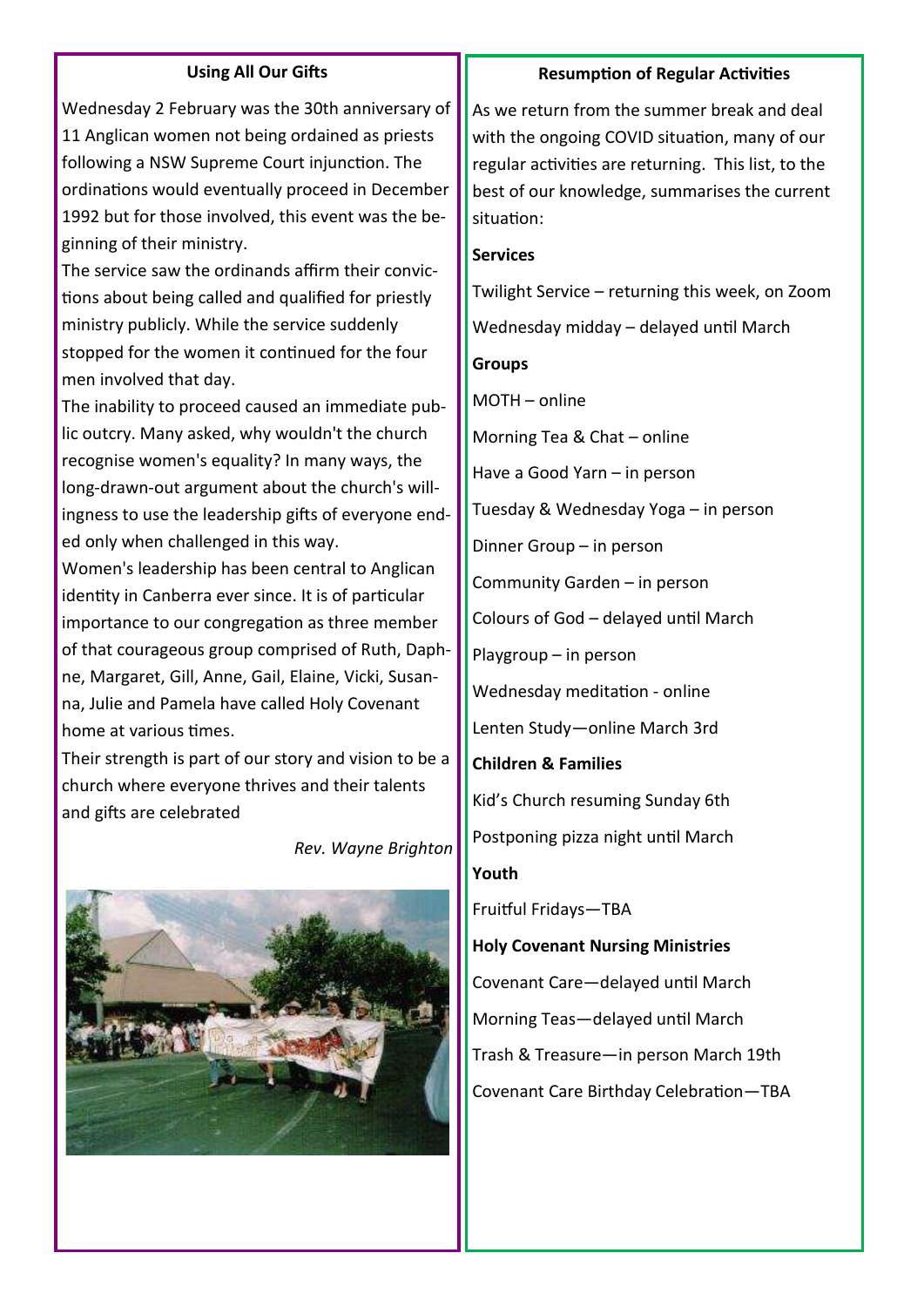# **Transformation**

*Therefore, if anyone is in Christ, he is a new creation. The old has passed away; behold, the new has come.* 2 Corinthians 5:17

I love those unexpected moments of surprise that have the power to bless us and linger into the day and its only if we have our eyes open that we truly see them. One such surprise came today in the silence beautiful little fairy like butterfly, a delicate, fragile creature, so pretty. Not a sound can be heard as it flies among the blossoms on the Buddleia bush investigating what might be on the breakfast menu. Watching it I fell into meditation and reflection thinking how such a beautiful creature can immerge from a dark cocoon, how such a thing can be transformed out of darkness into light. Then I thought of us, of you and of me and our life cycle that is full of transformation and shades of dark and light. I think this quote speaks to that: "Perhaps the butterfly is proof that you can go through a great deal of darkness yet become something beautiful."

The peace of our Lord Jesus Christ be with you.

*Anne, servant of the Lord*



A delicate, fragile creature.

#### **Conversation with Aunty Jean Phillips**

Aunty Jean has been educating Australian Christians for decades on the true history of these lands now called Australia. Aunty Jean has said to many Australian Christians, "Your history is our history, our history is your history."

Aunty Jean will share about her work in Aboriginal ministry over the past 60 years, including her current ministry with Aboriginal peoples across South East Queensland, opening our eyes to the reality of the injustices facing Aboriginal peoples and the importance of acknowledging our shared history.

**Day:** Tuesday 15th February, 2022 **Time:** 7:30pm **Where:** [Online via Zoom](https://www.commongrace.org.au/auntyjeanphillips_digitalseminar?utm_campaign=aunty_jean_digitalseminar_2022&utm_medium=email&utm_source=commongrace)

**Cost:** Flexible ticket prices - all money will go to Aunty Jean's ministry



# **Exciting Learning Opportunity!**

Now that school's back, is it time for you to try learning something new? Maybe it's to get more involved in the community? Then why not combine both by enrolling in a Clinical Pastoral Education (CPE) Introductory Course.

This 5 day course is a great way to get a feel for pastoral and spiritual care and includes topics such as: What is Pastoral/ Spiritual Care; empathy, grief and loss, spiritual reflection and self-care. It runs on 5 Wednesdays from Mar 2 to Mar 30, 9-5pm in Queanbeyan and costs \$400. It is followed by a longer CPE unit for those interested in more in-depth training in spiritual care. Enrolments close soon.

Please contact Susanne Schmidt for enrolment on 0431 243 486 or at susannecpe@gmail.com